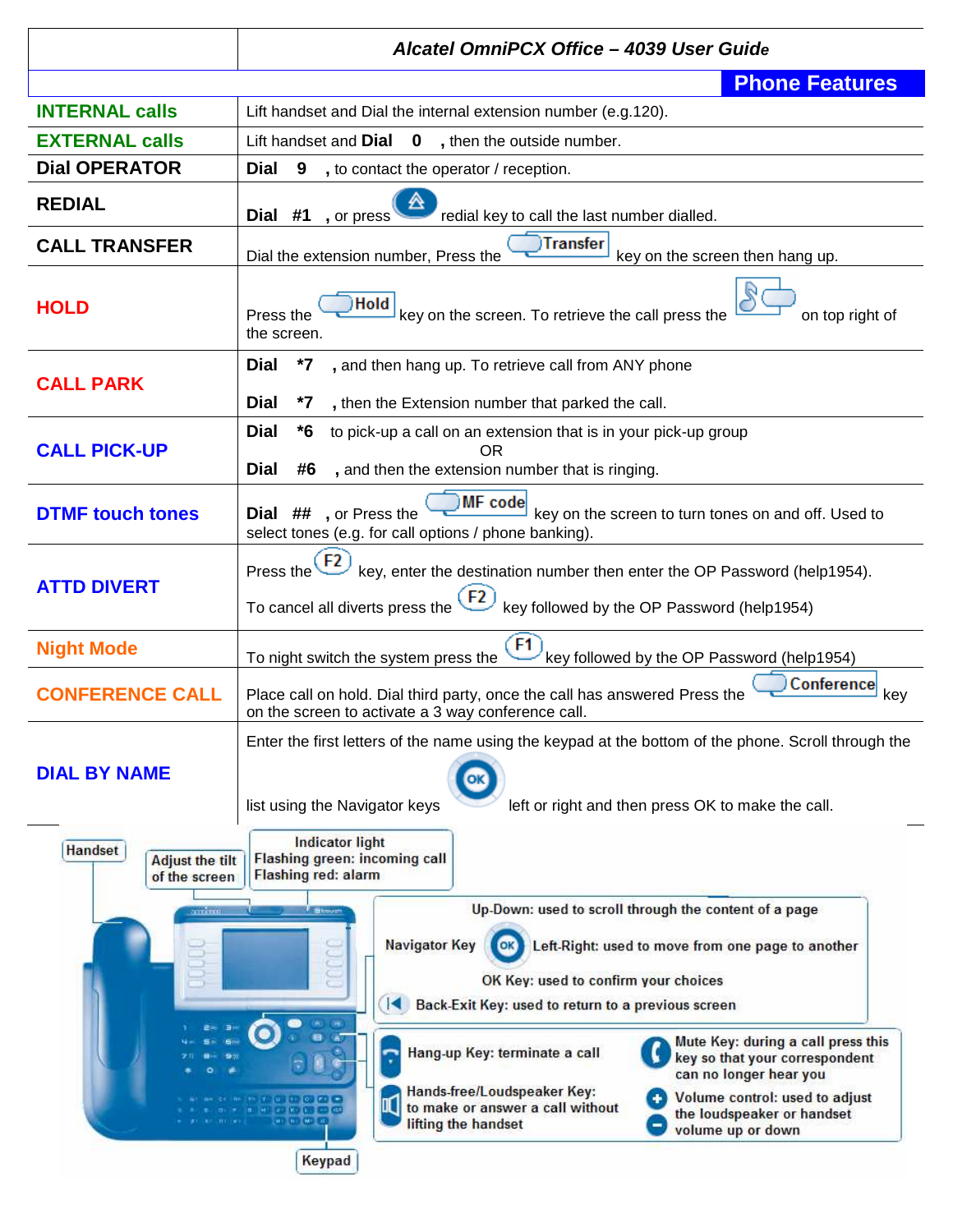## **Alcatel OmniPCX Office – 4039 User Guide**

**Mailbox Set-Up** 

### **Setting up your Personal Voicemail**



To set-up your mailbox, Press the  $\left(\frac{1}{100}\right)$  Key and then follow the voice prompts.

- $\triangleright$  Enter your password (4 digits), press # to confirm
- $\triangleright$  Record your name, the Press # to confirm. Press # again to accept.
- > Your mailbox will now tell you how many messages you have stored in it (if any). Check these messages if desired.

Hang up your phone. Your message light will extinguish if you have no new messages in your mailbox

# **Customizing your PERSONAL Voicemail Greeting (lift the handset to record greeting)**

| OK<br><b>Settings</b><br><b>Mailbox</b><br>Pers message<br>Press | $\circ$<br>Stop<br>Record<br>Listen<br>▏ <b>╮▜█▛▗▗▜█▛</b> ▗ |
|------------------------------------------------------------------|-------------------------------------------------------------|
| Press the LEFT navigator key                                     | Lift handset then record your personal greeting<br>6.       |
| 2. Press the Settings soft key                                   | Press the STOP soft key                                     |
| 3. Press the MAILBOX soft key                                    | Press the LISTEN soft key to hear your message<br>8.        |
| 4. Press the Pers message soft key                               | Press the OK key to confirm<br>9.                           |
| Press the Record soft key                                        |                                                             |

# **Customizing your GENERAL Voicemail Greeting (lift the handset to record greeting)**

|  | $\begin{array}{ccc} \begin{pmatrix} -\end{pmatrix} & \begin{pmatrix} 0 & \end{pmatrix} & \begin{pmatrix} 0 & \end{pmatrix} & \begin{pmatrix} 0 & \end{pmatrix} & \begin{pmatrix} 0 & \end{pmatrix} & \begin{pmatrix} 0 & \end{pmatrix} & \begin{pmatrix} 0 & \end{pmatrix} & \begin{pmatrix} 0 & \end{pmatrix} & \begin{pmatrix} 0 & \end{pmatrix} & \begin{pmatrix} 0 & \end{pmatrix} & \begin{pmatrix} 0 & \end{pmatrix} & \begin{pmatrix} 0 & \end{pmatrix} & \begin{pmatrix} 0 & \end{pmatrix} & \begin{pmatrix} $ |  |
|--|------------------------------------------------------------------------------------------------------------------------------------------------------------------------------------------------------------------------------------------------------------------------------------------------------------------------------------------------------------------------------------------------------------------------------------------------------------------------------------------------------------------------|--|
|--|------------------------------------------------------------------------------------------------------------------------------------------------------------------------------------------------------------------------------------------------------------------------------------------------------------------------------------------------------------------------------------------------------------------------------------------------------------------------------------------------------------------------|--|

| Press the LEFT arrow on the navigator key     |     | Press the VOICE MAIL soft key                  |
|-----------------------------------------------|-----|------------------------------------------------|
| 2. Press the OPERATE soft key                 |     | Press the Gen.mailbox soft key                 |
| 3. Enter PASSWORD (by default it is help1954) |     | Press record key twice                         |
| 4. Press the EXPERT soft key                  |     | Lift handset then record your general greeting |
| 5. Press the down arrow on the navigator key  | 10. | Press the STOP soft key and OK to confirm      |

## **Listening to your voicemail messages**

| <u>Voice</u><br>0⊠<br>Press                               | Enter 4 digit password $\rightarrow$ $\overline{$ Consult $\rightarrow$ $\overline{ }$ $\rightarrow$ $\overline{ }$ $\rightarrow$ $\overline{ }$ $\rightarrow$ $\overline{ }$ $\rightarrow$ $\overline{ }$ $\rightarrow$ $\overline{ }$ $\rightarrow$ $\overline{ }$ $\rightarrow$ $\overline{ }$ $\rightarrow$ $\overline{ }$ $\rightarrow$ $\overline{ }$ $\rightarrow$ $\overline{ }$ $\rightarrow$ $\overline{ }$ $\rightarrow$ $\overline{ }$ $\rightarrow$ $\overline$ |
|-----------------------------------------------------------|------------------------------------------------------------------------------------------------------------------------------------------------------------------------------------------------------------------------------------------------------------------------------------------------------------------------------------------------------------------------------------------------------------------------------------------------------------------------------|
| <b>Gen. mailbox</b><br>Enter OP password<br>(⊠<br>Press   | $\longleftrightarrow \xrightarrow{Const} \rightarrow \xrightarrow{CB} \xrightarrow{CB} \xrightarrow{Play} \rightarrow \xrightarrow{Clear}$                                                                                                                                                                                                                                                                                                                                   |
| 1. Press the MAILBOX key                                  | 4. Press the Consult soft key                                                                                                                                                                                                                                                                                                                                                                                                                                                |
| 2. Press the VOICE soft key or GEN. MAILBOX soft key      | Press OK on the navigator key.<br>5.                                                                                                                                                                                                                                                                                                                                                                                                                                         |
| 3. Enter your PERSONAL mailbox password (default is 1515) | 6.<br>Press play soft key                                                                                                                                                                                                                                                                                                                                                                                                                                                    |
| OR Enter your GENERAL mailbox Password (default help1954) | Press the CLEAR soft key to delete message                                                                                                                                                                                                                                                                                                                                                                                                                                   |